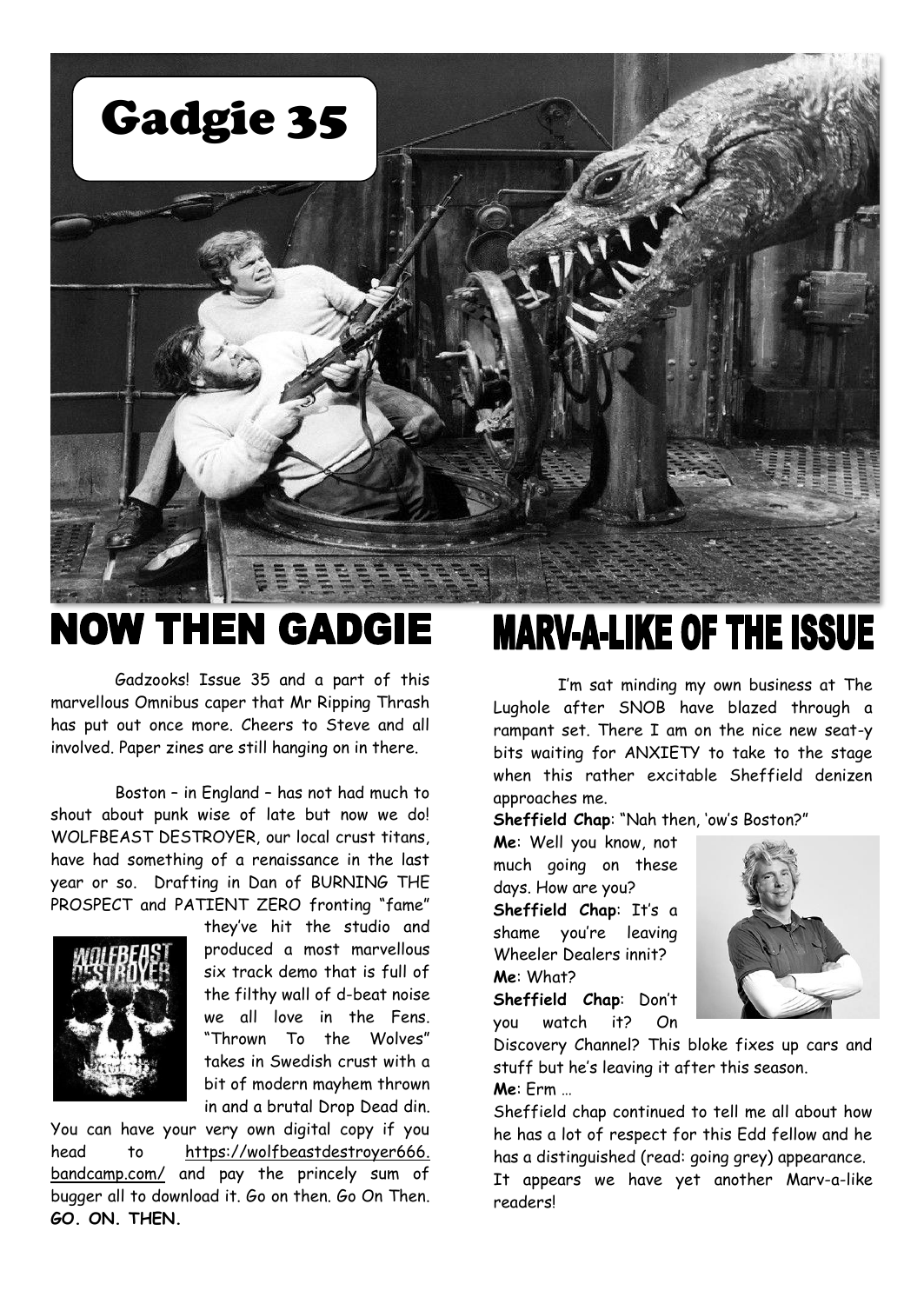## THE THINGS PEOPLE SAY

Recently I was unfortunate to take something of a bonk on the bonce. If I told you it was a bizarre Badminton accident it would sound silly, so I'll make something up like I had a scrap with a ninja or a massive bear. Off to A&E (yet again) in the Mrs Gadgie-mobile for a couple of stitches to close my noggin and stop what's left of my brain leaking out. Still in my work clothes I must've looked a right plum. White footy socks, black shorts, white collared t-shirt and trainers with a white, but turning crimson, patch on my head and blood splattered everywhere. Teaching PE is a very dangerous job … erm, I mean fighting bears is not for the faint hearted … so anyhow, I get through the process of having me blood pressure taken and answering all the questions about what happened and all that carry on and before I know it I'm laid out holding a patch of gauze over my eye as this lass runs a needle through the deep gash on me forehead. Her moustachioed partner in medical procedures is impossibly chipper throughout, calling me dude and laughing at everything I say and, much to my surprise discussing our shared love of Viz magazine. Once we are all done and my noggin is no longer leaking I am released in to the wild and nip up to the ward where the ever patient Mrs Gadgie works. The boss has let her have a thirty minute break to take me home and we head for the lift in which we meet a surprisingly and unintentionally hilarious comedy double act.

This 'owd woman is there with what I assume is her middle age daughter and, it's about now I should mention that, after the needle and thread job in A&E, I had a great bandage wrapped around my head to protect the stitches and stop my brain falling out. Upon meeting my missus she remarked that I looked like Rambo. Well, Rambo if he taught PE (or fought bears). In the lift however, further hilarity ensued with the two ladies we shared the up and down space with:

**Middle Age Looking Lady:** *Eeeee, you look like 'im of the telly duck. That one off of the Tennis look.* **Me (all PE kit and shit):** *Bjorn Borg? That's going back a bit innit?*

**Middle Age Lady:** *No, him with the head band on who used to shout at the referee duck.* **Me:** *Ahh, you mean John McEnroe?*

**Middle Age Lady:** *Yes that's him, John McEnroe. You look like John McEnroe. Duck.*

**Me:** *(making light of it all) Ok. I don't think he wore his head band 'cos he'd split his head open though did he?*

**'owd Lady:** *Eeee, 'ave you hurt yer sen duck?*

**Me:** *Erm, yes. Head injury would you believe. (Pointing to the ruddy massive bandage wrapped me topping).*

**'owd Lady:** *Ooooh! I just thought it was part of your outfit duck!*

**Me:** *(Putting my hand on my forehead in a for fuck's sake fashion) Ow!*

This of course, was nothing, compared to the endless conviviality with which I was met in Leeds at the Citizen's Arrest gig that weekend; the highlights of which were some crazy, drunken punk hollering "Look out! Badminton Man" at me several times and Martin Einon, the exiled King of Atlantis, shouting something about shuttlecocks every time he saw me. That wild evening, as usual however, is another story altogether …

## **LOST CLASSICS FROM THE PUNK ROCK WARS**

#### The Atrix "Treasure On The Wasteland" 7"

Alright Record Nerds? We all know that golden rule of record collecting don't we? You see a 7", 10", 12", LP whatever - a record - and you fancy adding it to your already over stuffed vinyl horde. It's intriguing you and you feel that pull that is unexplainable to those of our family and friends that aren't afflicted by the bug that weighs on our minds continuously - record collecting. It might be the cover. It might be that the artwork or sleeve notes that imply previously unknown punk rock pandemonium that we need to have simply because we currently don't. The band photo might be a giveaway or it could well be a band you are sort of aware of. You are sure you've heard the name or wasn't so-and-so from who-is-it in these lot before they were in (insert famous band)? You buy it don't you? That's the rule isn't it? Well what if it's a bit dear though? What if the bloke at the counter wants £9 for what is essentially a risky investment? If it's a quid it's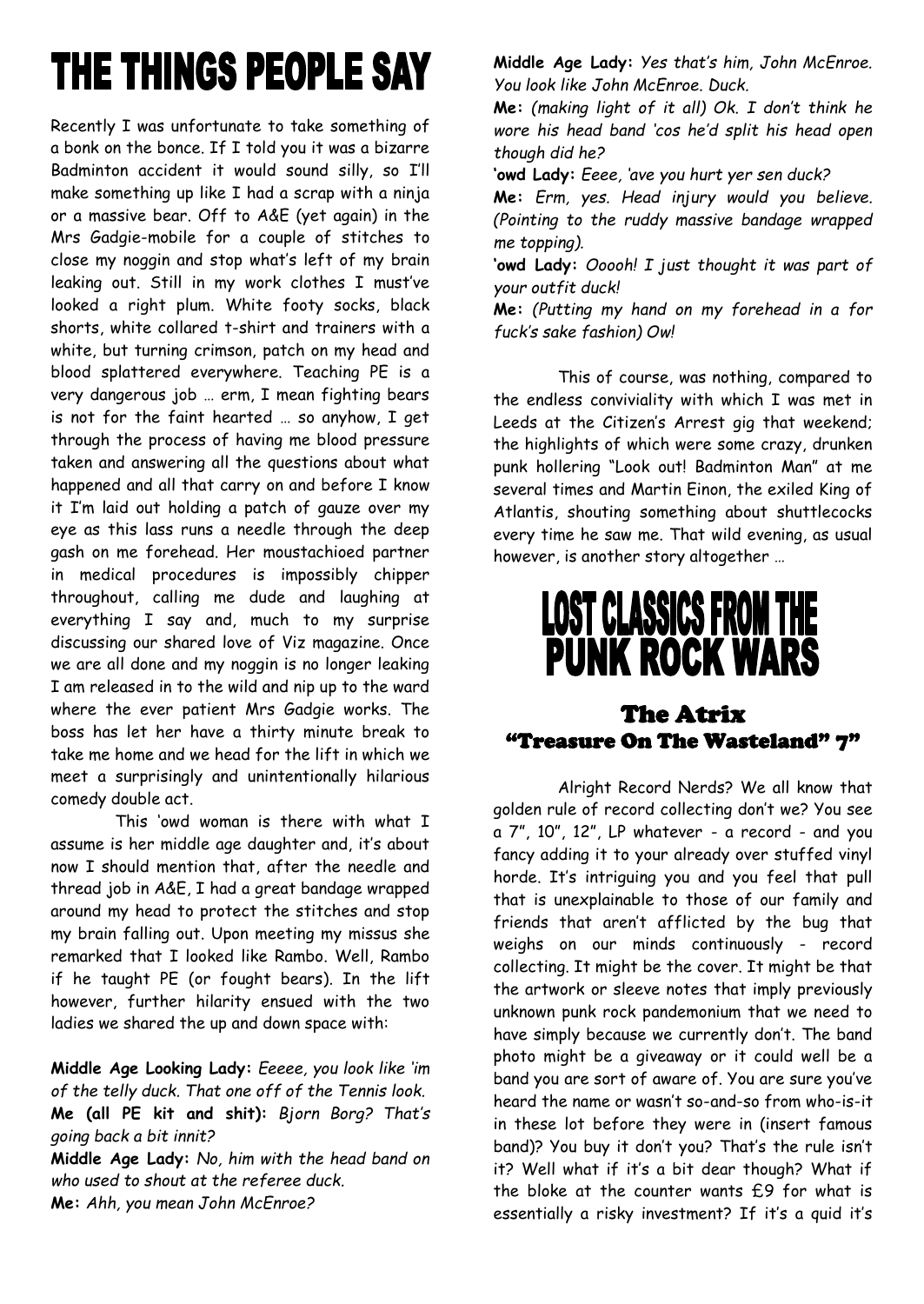yours but we've all been there. You pick it up, you put it down, you pick it up ... and then you leave it and go for that semi rare Dutch Blondie 7" with a different picture sleeve. Later that evening though, the ghost of record collecting past pays you a visit as you lie in bed, safe in the knowledge that you now have seven different releases of "Heart of Glass" but you don't have that one you put back. Maybe a bit of internet research of Rare Record Price Guide leafing has lead to you regretting your decision, but as you lie there trying to sleep, the spooky visitor keeps repeating "You should have bought that 7" shouldn't you? You'll never see it for sale again at that price, if at all ..."

My "wish I'd bagged it" moment was a few years back in the summer holidays when I was, for reasons best not explained, in Wisbech with an hour or two to kill. I chanced upon a wonderful little corner of civilisation in the form of a small second hand record shop and soon I was fingers deep in a recreational record reconnaissance. Noticing I had pulled out a Rezillos single and was taking an interest in the unusually interesting Blondie section (especially that Dutch 7") the proprietor proffered up:

#### "*You like punk do you mate? I have a box of singles back here if you wanna look?"*

Good gracious me my good fellow, of course I do! Said box was lifted out from under the counter in a strangely surreptitious manner as if I had gone in to video rental shop in back in those dark days of Video Nasty Panic and asked for a copy of Zombie Flesh Eaters of New York Ripper. Delving in to the singles selection and EP extravaganza like a bairn in Mam's shopping bag in search of spogs, I excitedly pulled out a few choice selections including two strange, previously unheard of 7"s by Nuclear Sockets. The covers were basic at best and betrayed their authenticity as "back in the day" potential lost punk classics. The bloke behind the counter explained to me that they were a local band - Kings Lynn to be precise - and were dead rare records. He wanted nearly £20 for the pair ... a quick count up of currency and a cost calculation and I made that fatal error. £20 was a risk too far at that point in my life, and I went with what I know - Rezillos, that Blondie 7" and an even Blondier score, a first press X Offender 12". Upon returning home, this was pre internet days, or at least pre Marv on the internet days, so the

Rare Record Price Guide was my first port of call and yep, a tenner each for the "Honour Before Glory" 7" and it's follow up the "Play Loud" 7". Pretty much their whole discography. Bugger, I figured I shoulda forgone my usual Blondie obsession just this once and when years later I picked up a CD on Overground by Norfolk's Nuclear Sockets and they turned out to be a really great Zounds type anarcho punk band I swore never again ...

Fast forward and we are in Kings Lynn earlier this year at the wonderful, and imaginatively named "Record Shop" ploughing through the Punk Rock



7"s section for as long as Missus Marv's patience will stretch and I pull out a strange one. In amongst the regular 77-82 standards sat an intriguing fellow. A simplistic yellow

and blue 7" sleeve housing "Treasure on The Wasteland" by The Atrix. Ding Dong! That certainly rang a few bells.

Bong! The first bell was "They're an old Dublin band aren't they?" As a teen, my first forays in to record collectordom involved buying up virtually every Blondie record I could find and anything U2 put out up to about 1983. I voraciously embraced my interest and recall reading an article or two where The Atrix were one of a number of bands doing the rounds in the Irish capital and tipped for big things along with DC Nien, the Blades and Bono's boys back in the days when The Joshua Tree was a long, long way away.



Bing! A second bell went off in my head as this was a band who apparently had written a song that U2 had been accused of "borrowing the riff from" on their Martin Hannett produced, first UK

single "11 O'Clock Tick Tock". The planets had aligned and I wasn't making the same mistake twice. A fiver was handed over along with plenty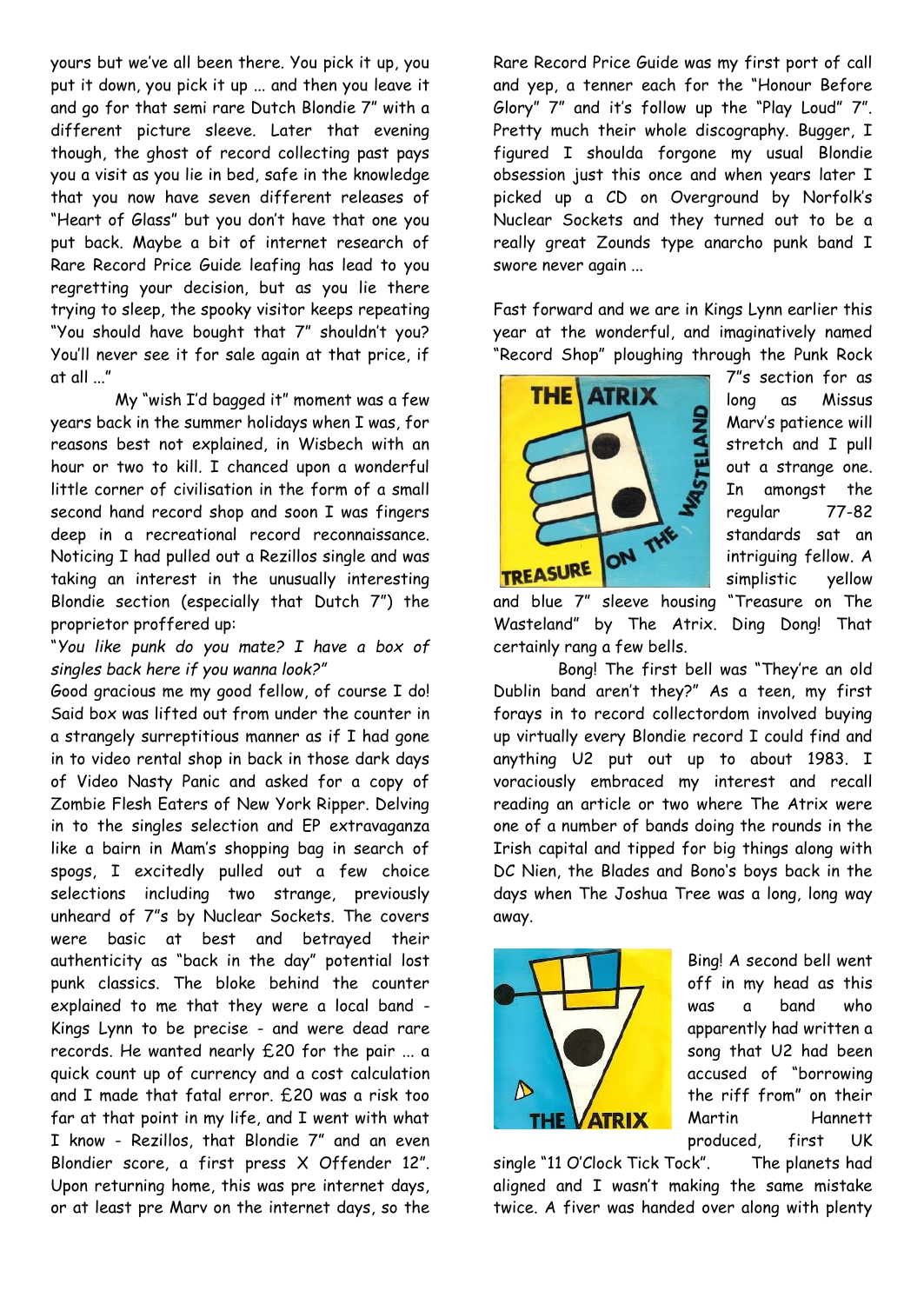more record tokens (or as normal people say, "money") and a bag full of plunder was in my hands and ready to be whisked off back home for some spinnage.

First up, once home, was obviously The Atrix and you know what? It's a prime slice of early posty punky new wave. Hardly the raucous punk that over in the UK was setting the country alight but intriguingly odd all the same. The simplistic sleeve art offers few clues but the cheeky "Double D Records" logo suggests an impish impudence. A little lad stands with a conical Dunce Cap atop his noggin. Did anyone actually ever have to wear one of these at school? Is it only a myth propagated by comics like Beano or Whizzer and Chips? When I was at school you just had board rubbers and chalk yogged at your head by Mad Maths Matriachs, had your sideburns pulled by sadistic English teachers and got booted up the arse if you were too slow at Cross Country. Shoulders hunched and head bowed, our young chap is quite obviously feeling the shame of chastisement and public humiliation yet his shadow is rudely sticking his tongue out and giving it the big one. Punk rock defiance! Up yours teacher! Typed lyrics cryptically suggest some sort of agitated defiance against ... well something. Pretty bleak stuff:

"*Hope they soon remember Arms and legs dismembered Buried on the wasteland From families that weren't planned*"

And later on ...

"*Put me in a regime That doesn't have to daydream*"

Ireland must have felt pretty restrictive and



oppressive to these young punks in 1980. This, their second single of three, apparently an LP on "Scoff Records" is out there somewhere too, is indeed the song that The Edge's

riff has been likened to and I can sort of see it. Opening with a striking and stuttering synth (Ultravox head 'tache wearer and singer Midge Ure produced - oh yeah ...) that does bear a

striking resemblance to U2's "11 O'Clock Tick Tock" but from there onwards the similarities end as we are treated to a peculiar "*OO-E-OO-E-OOe*" as the lyric sheet says, singalonga mantra that's a million miles from Bono's warbling about children crying. The vocals mirror the stompy and uptight tuneage throughout and as the song fades with "*Treasure on the wasteland ..*." repeatedly being hollered, I couldn't help myself but put it on again. The b-side is not quite up to the same standard and reminds me more of the sort of stuff that was labelled new wave or at a stretch punk/post punk from the early 80s, (you know Squeeze, XTC et al) so back to "Treasure On The Wasteland" it was then as this is most certainly another entry in to the Hall of Lost Classics From The Punk Rock wars!

#### 20/20 "Cheri" Promo 12"

**Me: "Spalding has a record shop!" Mrs Marv: "What? Spalding?" Me:"Yes! There's a record shop in Spalding. Look! It's says so on the internet!" Mrs Marv: "I thought you were meant to be looking for good days out." Me: "Erm …"**

We were in the car within minutes and making the short journey down the A15 to, saints preserve us, a record shop in Spalding! Uptown



Records is a newish out of town venture that is based in a huge warehouse type building near the

hospital and appears to be a bloke who has millions of records, and is trying to flog 'em all! Marvellous! See, I can use Google to find good days out locally!

"You looking for anything in particular

mate?" was the proprietor's opening gambit as he welcomed me to his shop and told me the tale of how he



amassed so many records he had to open a shop just so he could store the buggers! I wondered if he had any Punk in amongst the jazz, rock, 90s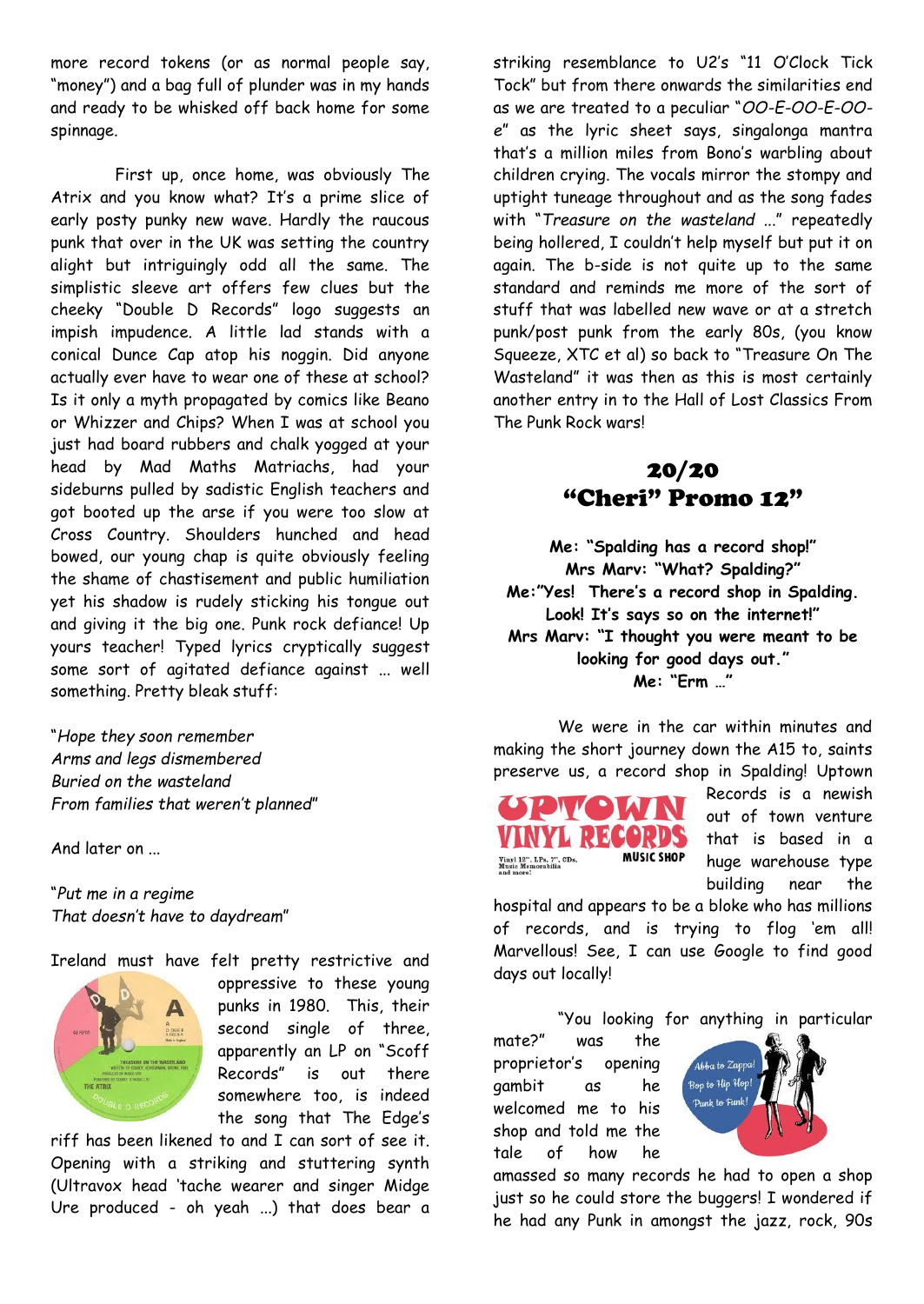indie and 80s pop, of which they were loads … even a Cyndi Lauper 7" I didn't have … ahem … anyway, he sadly informed me that he didn't really have much Punk. Spalding you see, or Lincolnshire in general, isn't really a big Punk area. "*There used to be a Punk in Spalding who always sniffed glue and came in to my shop when it was raining, he was a right pest!*" is the only experience it appears he has had of Fenpunx! I remained diplomatic and didn't kindly inform him of the time Code 13 or Raw Power or Phobia played the IQ and he pointed me to a small section over in a corner next to Beatles and Bowie VHS tapes. It was a tiddly section in comparison to the other genres on offer but I got my fingers to work and whizzed past the usual Boomtown Rats, Banshees and new wave-y goth-y stuff that often turns up in the (loosest definition of) Punk racks. A Bauhaus 12" will do nicely though, as will a DOA LP. In the singles there was even a 7" by Glasgow's IQ bothering buddies The Destructos! How on earth did that end up here? Contemplating some drunken youngster at an IQ gig bagging a load of records from a bunch of Scottish Road Warriors many moons back, only for him to leave home years later and his Mam sell all his records when he wasn't looking, I was almost done when an intriguing 12" came in to view.



A small sticky label stated that the record I had spied by 20/20 was "*Power Pop Punk USA 1979*" and £8 if you fancied it. Hmm. Let's have a geg then … there's

not much to go on initially. A plain black cover with big white 20/20 across it. A small "Not For Sale" sticker suggests I have one of those promos that can either be worth a fortune of flip all … ooh! Flip over and I am informed that it is indeed a "*Special introduction 4 track sampler from the forthcoming LP by 20/20*"

Home and needle dropping I am confronted by what is indeed a wondrous slab of Pop Punk that I imagine would have been an A&R man's wet dream in the wake of My Sharona making "too wimpy for Punks but a bit of an edgy radio hit for squares" the next big thing. "*Cheri*" is prime time Bomp Records would love it Power Pop. Second track "Tell Me Why" is not so strong with it's "T-T-T-T Tell me why …" stuttering chorus but "Remember The Lightening" on the flip

is a stormer. Proper punked up pop pleasure – like if The Headboys were from sunnier climes than Scotland. The sunnier clime being LA, for that is where, after investigation, I have discovered that 20/20 originated. It appears they have a rather larger than I imagined discography and these four tracks are plucked from seem to be from their '79 debut. The final offering – "Yellow Pill" check out hat synth! Could, the internet tells me have been a hit were it not for the title. 'Cos yeah, that's the only reason. 80s soft rock? Power pop? Whatever, it's better than The bloody Knack innit? Two more LPs followed before the band's demise in 1983. A brief reunion in the 1990s spawned more releases that I will no doubt spend hours tracking down along with the first wave of stuff. On to the wants list goes 20/20 and in to hall of Lost Classics From The Punk Rock Wars goes this belting 12"!

## THE THINGS PEOPLE SAY

On the way to a recent gig in the Gadgiemobile, a very drunk Joe Larder decided for reasons known only to him that he would change the current conversation from d-beat and power violence bands to "*What's your favourite vegetable?*" It's not something I'd given much thought to and Dan Soft Lad was equally uncommitted to any sort of farm produce. Joe very proudly, and a little bit angrily, told us he loved Kale. "*Kale? I've never really ate that before. What's it like?*" proffered Dan. I suggested that it was not exactly in my Top 10 either. Give me a parsnip any day. This however prompted an enraged outburst from our "refreshed" comrade who jumped forward from the back seat to shove his great head between us in the front and shout:

#### "*WHAT! You've never 'erd of kale! Call yourself vegetarians!? You're a bloody disgrace*!"

That was us telt. I relived this tale in the Wolfbeast Battlebus as we headed off on another Fenpunk Road Trip and strangely nobody else had a favourite vegetable. Joe was yet again apoplectic with rage about this. Bradders suggested "*It's not exactly the most exciting topic to be fair. It's not like Marv will write about this in Gadgie is it?*" Ahem.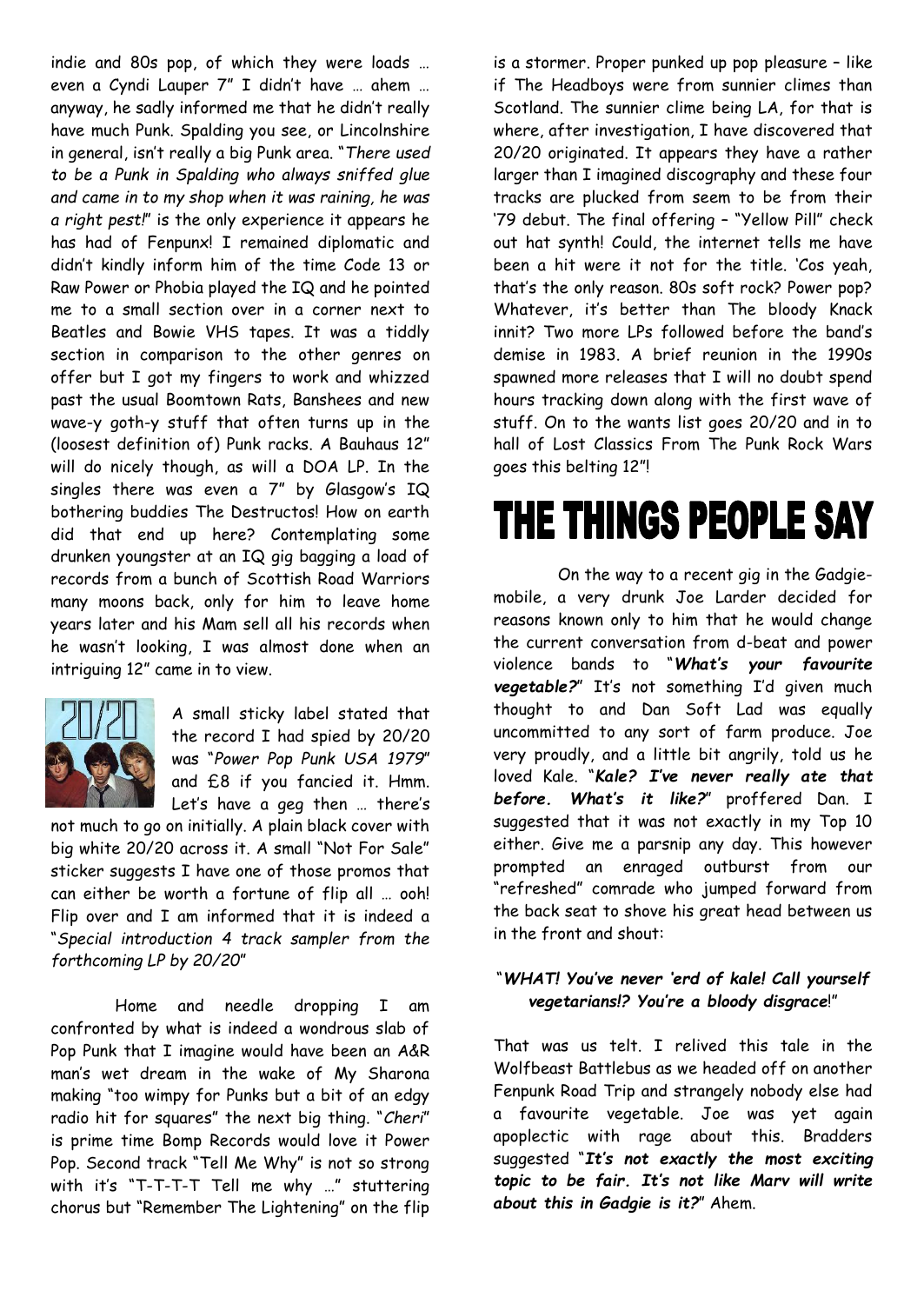# **FENPUNX ASSEMBLE**

*So Boston is dead but Fenpunk is not! The Indian Queen is a long lost and blurry memory now, well, what I can remember … but the Lincolnshire Punk scene is rising once more! The Fens are being set ablaze again! The Mosh is back in the Wash! Spalding, Lincoln, Grimsby … it's all kicking off!*

#### *In the name of research I set out on the road with an assortment of Punk Rock Road Dogs to investigate.*

It's a while since the Fenland outpost of Spalding has hosted a Punk Rock caper so, off to the Black Swan I bezzed in the Gadgie-mobile for the first time in an age. Upon entering said watering hole not much has changed save for a bit of a tidy up and lick of paint. It still remains a strange venue as the front of pub area is a really trendy sorta place with dance music blaring out and locals in a state of advanced refreshment rapping along and have a bop about as if nobody is watching. As it's early nobody is. Out back however, is a belting little annex with full sound and lighting rigs – perfect for an intimate and rowdy punk rock affair. Rowdy punk rock is exactly how I'd describe the first band actually. All the way from London, so it beggars belief why they are on first, are **Underclass UK**. With a drummer who served time with Charlie in UK Subs and a bouncy bass bod who looks like a punk rock Ainsley Harriot they were certainly a handful. Proper balls out melodic punk rock from the depths of the 80s. Just a shame they were on first as the crowd weren't really warmed up. Good proper punk rock frolics. I liked 'em I did. I imagine you can probably catch 'em on the Rebellion circuit or supporting 999 or The Lurkers at a venue near you soon. Locals **I Got Spiders**, who had their own banner and everything, were up next and promoting their new album with a singer/axe slinger in an Adidas lycra erm, leotard(?) and Mexican Wrestling mask. Spalding eh? I seem to recall Kamikazie Hotshot from these parts playing a similar thing – rock 'n rolling garage-y sounding stuff (Zeke meets The Wildhearts) that never really finds favour in Gadgie Towers – I much prefer raw noise and

unlistenable tuneless mayhem as you well know – and I believe there are ex Hotshots involved in this spidery ensemble. Mid paced rock n' roll with a hint of a punk nod I suppose you'd call it. I found it hard to concentrate as the sight of the singer in all his lycra clad glory was something of a strange distraction. After this peculiar experience I ran in to – not literally, like in a knocking him over and spilling his pint and starting a ruck and shit manner - Adrian from Alpha Fly Rights, a long gone Spalding pop punk band who ventured Boston-wards a few times, no doubt to play with The Apers or Manges or Norma Jeans … Well, that is all in the past as I am reliably informed that he now fronts a "gothic country" band called Old Boy – niche or what!? On to Peterborough's **The Deadites** who I always find hard to describe beyond fast melodic hardcore with a serrated edge or Sammy's Fatal Mistake without Jordy's hollering. Langy, a most excitable Fenpunk celebrity who was present, told me that they suggested bill them on the poster as a poppy band and not mention punk at all. It may bring a few folk who may be put off by the word punk a calling. This reminded me of a time when Luke The White Cider Warrior sent a write up to the Boston Target saying a US band were playing at the The IQ that weekend and would be a hit with fans of Green day and Blink 182. A gaggle of kids turned up in NOFX hoodies and the likes, only to have their heads stoved in by Phobia. So it works … Anyway, **The Deadites** played an absolutely rip snorting set of speedy punk with plenty of jagged edges. Absolutely wazzle stuff and I believe they have a full length album out now which may well be worth you investing in.

Next up, in fact the next night, the Wolfbeast battle bus was fired up and we all headed to that there Lincoln, the Fenland capital and scene of an emerging scene. Recently there was a Punk do in a record shop with bands coming down from Sheffield to partake and **The Domestics** played a blazing set of brutal chaos at the venue known simply as Liquor along with local loons **Truth Equals Treason**. Amusingly DTL, Wolfbeast's riff merchant was ID'd on the way in to witness The Domestics in action. Let's not be impolite. DTL is in his "twenties" and as he told the over officious doorman "Yer fucking joke aren't yer mate!? I'm fucking bald look!" He was allowed in. If he was made to feel young, I was made to feel 'owd as t'hills when the sound man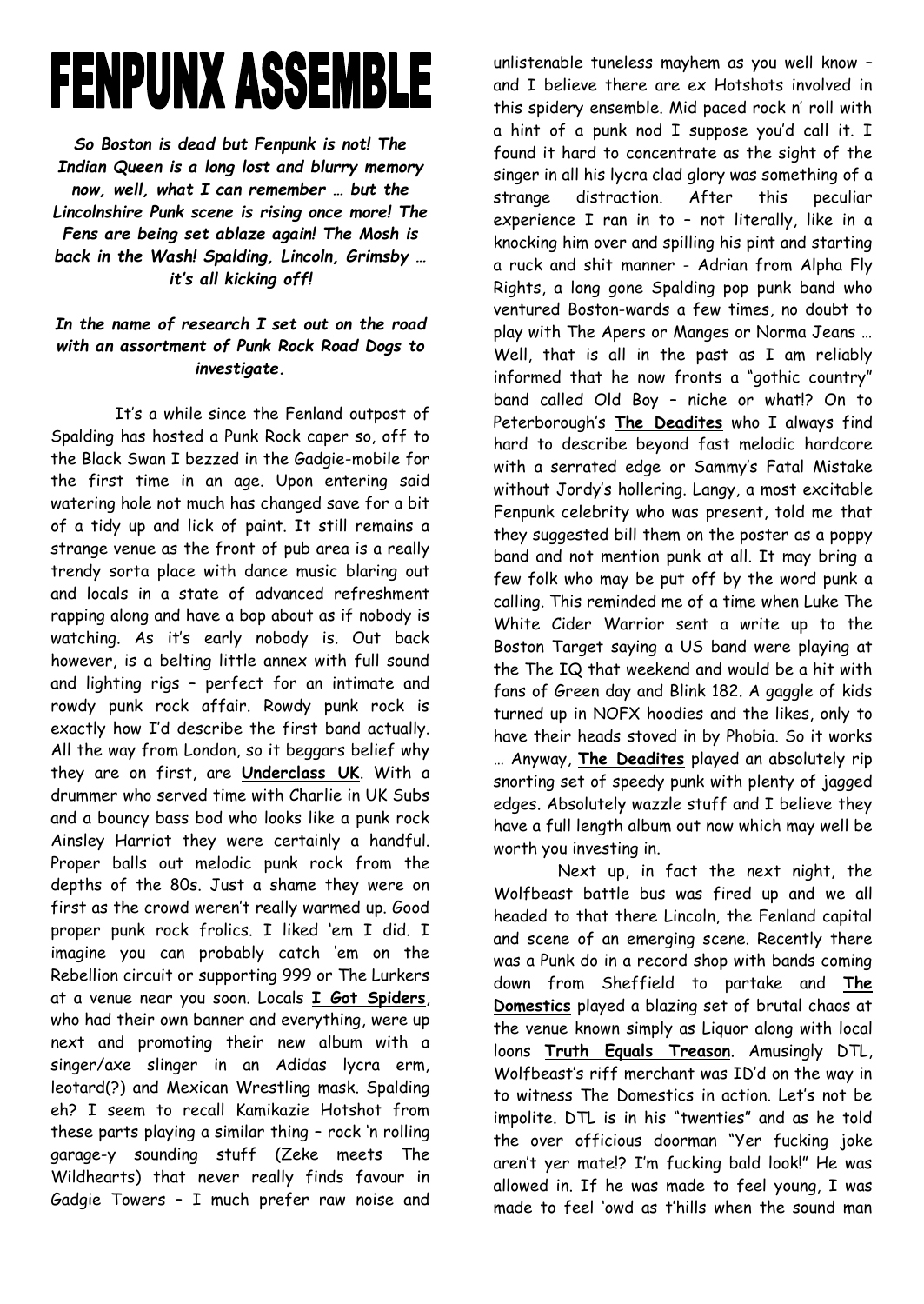excitedly shouted at me "Alright mate, you used to be my PE Teacher!"

It all reminded me of the time probably about eight or nine years back when we all headed off to Nottingham for an evening of punk rock pandemonium. Drinking all our mucky booze in the car we decided that we possibly wouldn't survive the Grantham to Nottingham half of the journey without replenishing our empty ale store from an offy in Grantham. It was a risk we just weren't prepared to take. Super Sophie was up first and asked for a packet of fags to go with the bottle of falling down juice she had selected.

"*Have you got any ID please?*" said counter fella. "*What? Are you serious?*" questioned our heroine. "*Ha Ha! You got ID'd!*" guffawed Dan.

Super Soph, at the time was probably in her early twenties.

Next up Dan, who was probably closer to thirty than twenty.

"*Have you got any ID please?*" said counter fella. "*Ha Ha! You got ID'd as well!*" was my less than sympathetic support.

Finally 'twas my turn, and let's be honest there is no way I could ever look younger than 21 never mind 18 to anyone as I approached 40.

"*Have you got any ID please?*" said counter fella.

"*Ha Ha! Even Marv got ID'd!*" my fellow Road Dogs chortled.

"*Yer joking aren't yer? I've got grey hair!*" was my incredulous response.

"*Aye, I suppose so, alright then …*" was our silly servers answer. I showed him my driving licence anyway to demonstrate what a buffoon he was being and then we went off to Nottingham and got absolutely wazzled and had a most beezer evening … but anyway …

The latest late night Lincoln Liquor loopiness had no such door issues and it appeared we had missed a skate punk band. Oh dear. The younger members of our party were clearly more disappointed than me, but there was no excuse for what came next. I'm not sure what they called themselves – I seem to think it was **House** and well, it's the first time I've seen a "grunge" band, oh lordy, in many a year – but the front woman had an acoustic guitar (*NO!*) with a neck scarf thing tied round the end of it (*DOUBLE NO!*) and

the bass player, well, he was wearing sandals and socks (*TRIPLE NO!*) so we shall talk no more of them. Totally unacceptable.

**Noise Abuse** on the other hand were a three man, no bass, power violence affair from Leicester who seemed to have something of an Ian Beale thing going on. No, I'm lost on that one too. While noise abuse was happening on the stage, booze abuse was happening off. Myself and Luke The White Cider Warrior attempted to drink a pint from the bar. Let's just say we went on to bottles afterwards. Bringing the Mosh to the Wash is all well and good but we don't want to ruddy well drink from The Wash. Power Violence seems to be having something of a renaissance these days and locals **Throatpunch**, who I believe are the fine fellows behind these Lincoln gig goings on, took to the floor and partied like it was 1996.

**A Point of Protest**, who were on tour from Belgium were up next with their modern, positive and vaguely metallic 'ardcaw. Very clean sounding and slick with plenty of positive messages, the absolute antithesis of Boston's own bunch of reprobates **Wolfbeast Destroyer** who were given the task of headlining. Carnage. Utter carnage. It went off like the old days. Bodies flailing about, beer being slung across the room, pile ons and pyramids and head injuries. It had everything. Wolfbeast are becoming a battle hardened crust behemoth on a par, dare I say it, with Urko these days. Total fucking mayhem. There's plenty of Sweden in there – especially Skitsystem – but also such a wall of noise approach that, coupled with a harsh negative nihilism, is an affront to the senses. Brutal as this lot.

So Lincoln and Spalding it would appear are holding up their end, but what about oop in the north of the county? Grimsby's Matrix Club was a regular stop off way back when and we would often trade trips between Boston and the home of Fish and Chip Bastards like The Siknotes, Luna: Suit and Imbalance but bloody hell is it really twenty years since I booked my first IQHC gig after a number of lengthy telephone chats with Andy Imbalance? Here I was twenty years later then saying hello to The Siknotes and watching a band with Luna: Suit members in and having a lengthy chat with Andy from Imbalance who had reformed for a one off home town gig that had seemingly everyone who has ever been to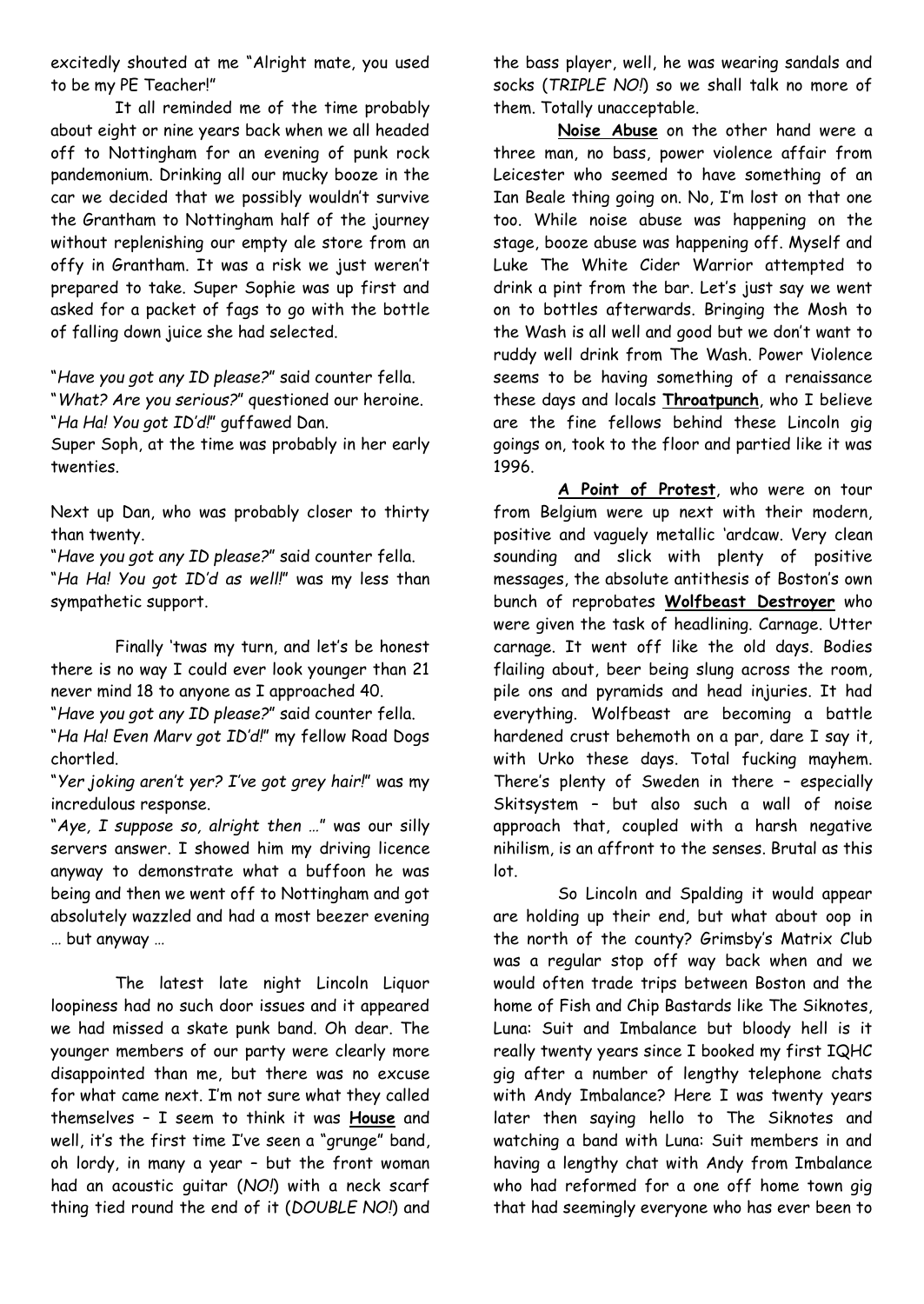a gig in Grimsby upstairs at The Matrix. Only £3 in 'n all! Bargain. That's a 100% mark up on the £1.50 I charged for that legendary first IQ gig!

**Not Tonight and The Headaches**, a pop punk band who Danny liked but I could take or leave, kicked off the fun and frolics with the bloke from Luna: Suit who bears a striking resemblance to the janitor from US hospital hilarity show Scrubs taking the lead. Pop punk rarely does it for me but they had a split with Crocodile God – bloody hell, is it still the 90's in Grimsby? – so all was not lost. A new one on me, **Elk** were up next with a strange mix of muscular "Alt Rock" and jangly emo who Graham liked and I could take or leave. When the guitarist sang they were like wimpy 90's jingle jangle soft lad bed wetters, but when the bass player with his dextrous doings took charge we were more in to a harsher sound that had us talking about Butthole Surfers or Big Black or The Jesus Lizard. Oddbods. We were however, only really here for one band.

**Imbalance** were one of the great 90s UK bands and they would pretty much play anywhere with anyone. London all dayers with metallic beat downs coming from all directions or filthy crust chaos at the 1in12, they'd be there, positiving up the bill with high kicking hardcore heroics. Twenty years have done nothing to dull their ire and Andy's voice, after stints in The Horror and Young Conservatives, has a mature strength to it that the younger Mr Bryant didn't. The first, and classic, album was given a good airing and sing-along-a-plenty went on. One gent was a little too excited with it all and after opening a can of Red Stripe and spraying it over everyone was politely escorted away by the venue's security staff. With a slippery floor and a room full of aging punks, full of boozy nostalgia, it certainly got messy. Nobody cared. It was great fun. Three quid to get in to a hometown gig by a legendary – in these parts – band. Bloody hell, for a change it wasn't just me jumping in the Gadgie Time Machine and heading back down through the mists of nostalgia …

It would appear therefore that reports of Punk Rock in Lincolnshire's death have been greatly exaggerated and it is indeed in rude health. We will all still be rolling up at Sheffield, Nottingham, Leeds, London and so on for gigs and shit but hey, why don't you come and see us? No sandals though please.



**If you were to end up at a gig in** *Lincoln which is developing in to a proper hot bed of thrash, crust and noise you'd probably meet Jake from Throatpunch and the Fenland Hardcore Collective. I asked him a few questions to investigate further the rise of Lincoln Punk!*

#### **Fenland Hardcore Collective - who are you what do you do and where? How come Lincoln has a scene again!!??**

Hey Marv! I'm good thanks, hope you are to. Let's get smashing. Fenland Hardcore Collective is, at its core, myself and Liam Todd. We have a few people that help us out at shows, but primarily it is just the two of us. Originally FLHC was started because I used to put on shows for Camblast Promotions in Peterborough, Kings Lynn and Boston, but after a while that came to an end, but I still wanted to do small dirty punk, emo, hardcore, whatever shows. These days we are based primarily in Lincoln (where I am at Uni), but we still occasionally do stuff in Kings Lynn, Boston and Peterborough. The Lincoln scene is really interesting actually - a lot of it is an underground crust-punk movement, with bands like Mothcob leading the pack. Funnily enough there aren't a lot of younger people at these shows, but there have been more and more as we have been promoting longer. Then there's also a wave of former IQ



Boston punks that some to our shows - especially when we put on Wolfbeast Destroyer and No Contest. Currently on our end we're really raving about new Lincoln PV band Skinlover, skatepunk crew Nieviem and

grunge/shoegaze band Bloomhouse. Mostly we do gigs at a place called Liquor, though we're always looking for cool new places - shout out to Sad Goblin who let us use their house for a hardcore show.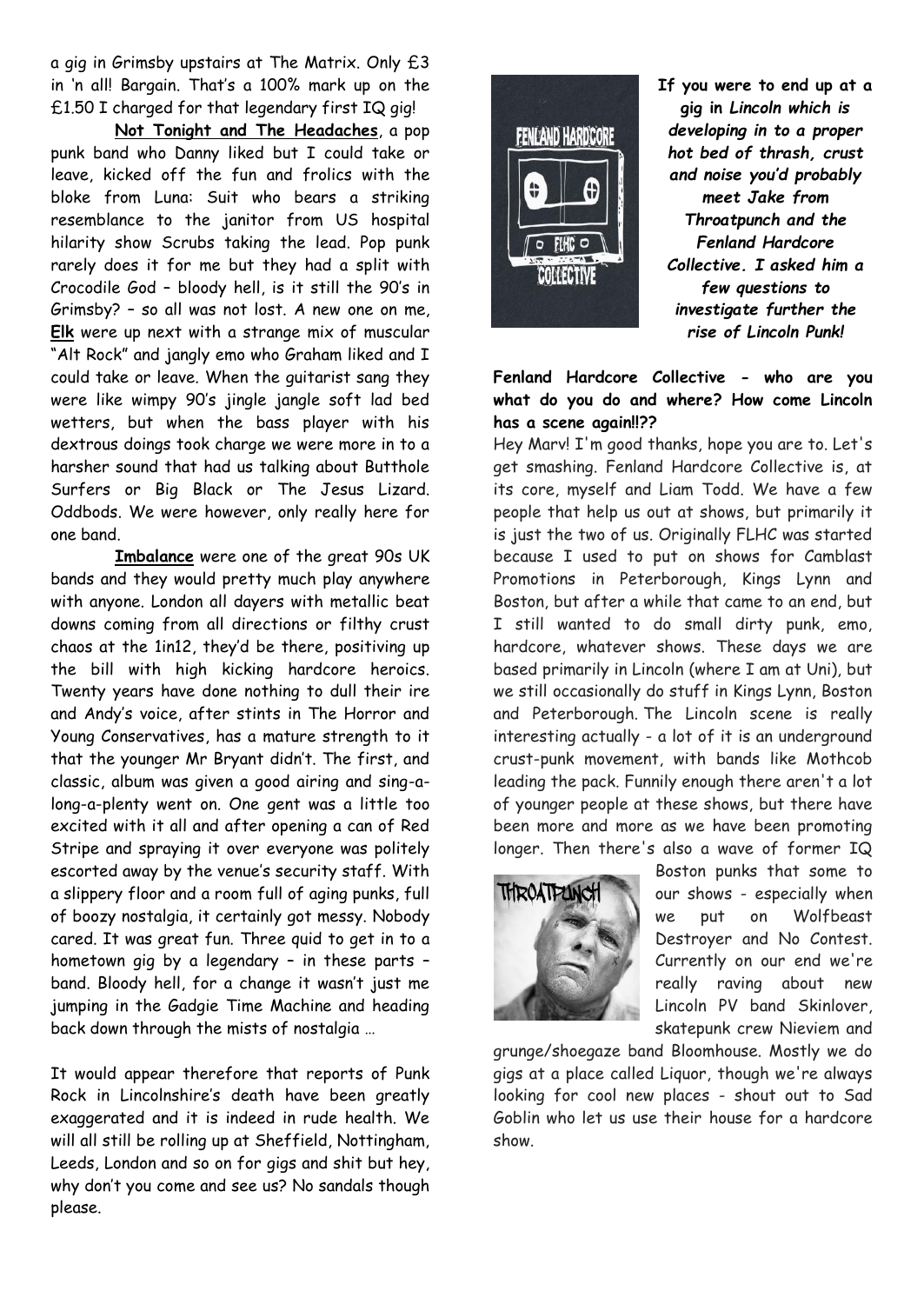**House Shows? I imagine that was mental! How did that come about? How many folk turned up to that? What did the neighbours think?**

Oh aye it was haha! Well, Sad Goblin (Frankie and Konnor from the band Bloomhouse) had put on a couple of acoustic/emo house shows before then, and they asked us to play a couple earlier this year with our grunge band Turncoat, and at the first one that Turncoat played we did a surprise Throatpunch set (our hardcore band).(There's some crazy video of it here [https://youtu.be/fnkmlojYkBM?t=626\)](https://youtu.be/fnkmlojYkBM?t=626).

After this we had a tour date fall through for A Point Of Protest from Belgium, so we asked the guys if we could set up a house show with them and they were all game for it. Unfortunately because it was last minute there were only a handful of people there, but the other house shows that we have played and done a hardcore set have had a (small) room full of people it was mad. The neighbours loved it, and by loved it I mean that they cut the internet cable to the house with a great fucking pair of wire cutters ...

#### **You say you're at University. Are you not from round these parts?**

I'm at Lincoln Uni, but I'm actually from Spalding - Todd is from Boston (not Boston) so both Fen boyos really.

#### **OK so why does Lincolnshire produce such brutal bands? Over in Boston we have Wolfbeast Destroyer and a long history of chaos and now Lincoln seems to have a number of power violence and the likes bands. Is it something to do with living in the fens?**

I think living in a place like this lends itself to punk bands, the dirty aesthetic is something that really works here, and I think that people in the bands want to push heavier and heavier sounds, hence why we are getting this wave of grind/PV influenced bands. I think the old IQ scene is something that has really influenced the wave of punks coming up now, because obviously that scene isn't around anymore, and there is a group of people who have seen the videos, listened to the bands, and some that went to the shows, and want to recreate a similar vibe once again.

**How did a bunch of youngsters like yourselves discover the wonders of the DIY scene? What made you say "right, that's it I need to form** 

#### **a power violence band and shout and scream at folk!"? Which bands influenced you musically and socially/politically?**

Basically between myself and Todd we got bored of the music that was on offer around our area. The place we would go to gigs back in the day was Peterborough, where there are so many shit metal-core bands, and boring pop-punk bands, that we just got sick of them all and wanted to do something heavier, or nastier. There were two major turning points for me though, one was when I saw Trash Talk in the middle of the day at Download 2011 (let me tell you - 13 year old me was buzzing for yonkers after that), and when I saw Gallows at Club Rev (RIP) in Peterborough with Feed the Rhino and Brotherhood Of The Lake in 2012. The Trash Talk set was just an explosion of punky aggression and was something I had never seen before, and seeing a band as extreme as Brotherhood Of The Lake play really made me want to delve further into that extreme scene, with bands like Nails, Full Of Hell and Black Shapes. After that it was just a matter of waiting until the right time - at the start of 2016 both me and Todd were without a band, so we started jamming and through 5/6 months of different shit we eventually formed Throatpunch with our mate Calum and shortly after Pope. Our sound to start with was a rip off Trash Talk, Clowns, Nails, and NOFX, but ethically I always go back to the idea "What would Henry Rollins do?", and if we're doing the same sort of hokey shit that Black Flag did back in the day then I'm happy.

#### **I don't have any records, CDs, tapes or whatnot with lyrics and shit ... so give us a few songs of yours and explain the lyrics or the story behind them.**

So song wise I'm just going to focus on Throatpunch, since that's the only band I've done vocals for so far. We do/used to (it's all up in the air at the moment) have 2 vocalists - myself and Calum, and so lyrics are often a collaboration between us. A lot of the lyrics and song titles that I have done are sort of overly provocative but also quite personal if you care to look into them (English and Psychology at A-level, of course I'm going to be a bit of a word wanker). We have a song called "Drinking Beer And Listening To Straight Edge Hardcore", which originally was just a song title to piss off militant SxE folk, but the more I worked on it, it became a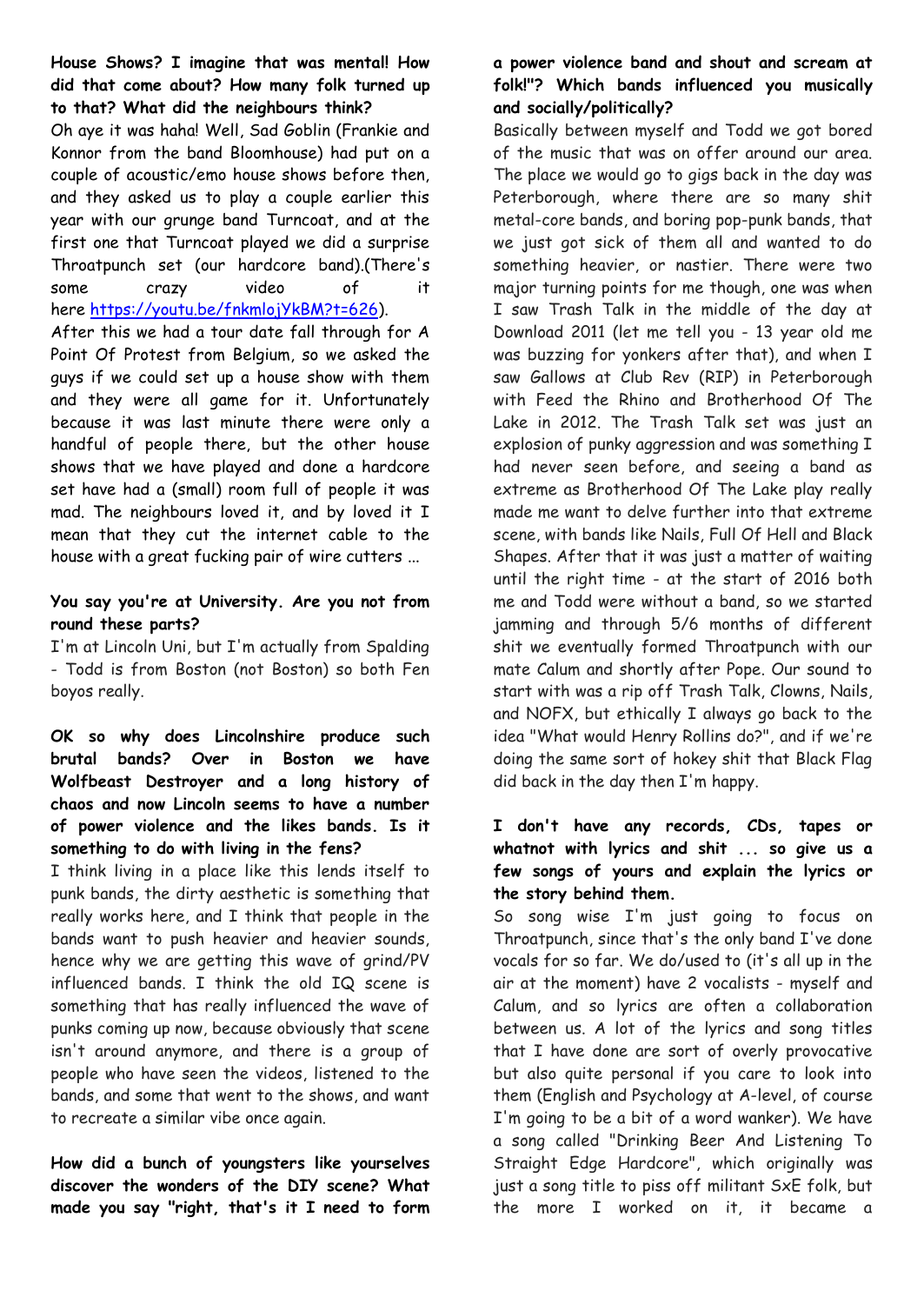renouncement of a scene obsessed with macho bullshit, and it's just about doing whatever you want because you decide what is and isn't important to you - music is more important to me than if someone drinks or not. Our most infamous song (if that's not too egotistical) is Spalding Shooter, which was written by me in the wake of the 2016 Spalding shootings (a bloke shot himself after shooting and killing his wife and daughter). A lot of people hear the song title and presume that we're glorifying the geezer that did it, but the lyrics are addressed to all the people who gave their fake condolences to the tragedy. I was actually in some of the same classes as the girl who was killed, and as such I had an idea of who was genuine and who was just jumping on the sympathy bandwagon when people were posting their respects. This whole over-earnest intent doesn't wash with me for a number of reasons, but I'd rather people would be honest with themselves, and if they didn't know the person not make out like they did in order to make



themselves seem like a better, more caring person. Of course - that's a rant for another time though.

#### **Tell us a funny story from your childhood!**

A funny story from

childhood? Well I'm still only 19 so it would still be fairly recent ha ha ha, but let's go back to one of the first times Todd and I met, before Fenland Hardcore had taken over almost every aspect of our lives. It would have been 2012 and both of our bands were playing a show together. It was a tragic show, my band played terribly, his band played a While She Sleeps cover twice, and it was attended by about 4 people all wearing the same Black Veil Brides shirt. I would've been 14, and he would've been around 18/19, who would've known that 5 years later we would be making music, putting on gigs, releasing records and all sorts of other shit together. I still rip on him for playing a While She Sleeps cover twice though, you cannot live that one down. Oh and his band were named after a While She Sleeps song ... Tragic.

**It's interesting you say that you were inspired by Trash Talk. I remember seeing them a while back and thinking they were clearly influenced by the likes of Siege, Drop Dead, Infest and co. These were bands that really inspired me as youngster discovering punk beyond the Pistols and the Clash. Have you looked up bands from the late 80s and 90s when this sort of thing was huge? What have you made of them? Any influence on Throatpunch?**

Yeah we really like bands from the early crust and power violence scene (I even wrote an essay on the evolution of noise in PV last term for uni), Discharge are sick, Drop Dead (not the clothing brand) are great too - we also played with MDC in our sixth gig with Throatpunch. All these old school bands are great and we are actually looking into bringing some of them to Lincoln in the near future.

**Also you say you are aware, and others are, of the punk heritage of our county. I know Lincoln has had a scene on and off over the years at the Bivouac or Travellers Rest and of course the IQ was pretty infamous in it's day. Have you any survivors from those days still involved? Has this influenced any of what you do or have you started from scratch?**

I'd say almost everyone who was around when we first started doing stuff in Lincoln is aware of the IQ, and some of them will have been involved, but more or less we have had to start from scratch in Lincoln. It's only now that we are actually grabbing on to that old IQ scene and getting people from Boston to regularly attend our shows.

**How important is the DIY ethic to you? Is it sustainable in Lincoln? Do you manage to cover costs with money from the door? I notice most gigs are at Liquor in the city centre, does it cost to hire the venue? Are they supportive of a bunch of punks taking over for a night or do they just take a cut and leave you to it?**

I was actually thinking about this the other day, and really to me the DIY ethics are more important in some cases than the sound created. I would rather put on a folk punk band that's totally DIY and get the idea of what we do, than a hardcore band that are all about ego and money rather than the music. More often than not we manage to cover costs with door money, but we have had a couple of major flops - Losing End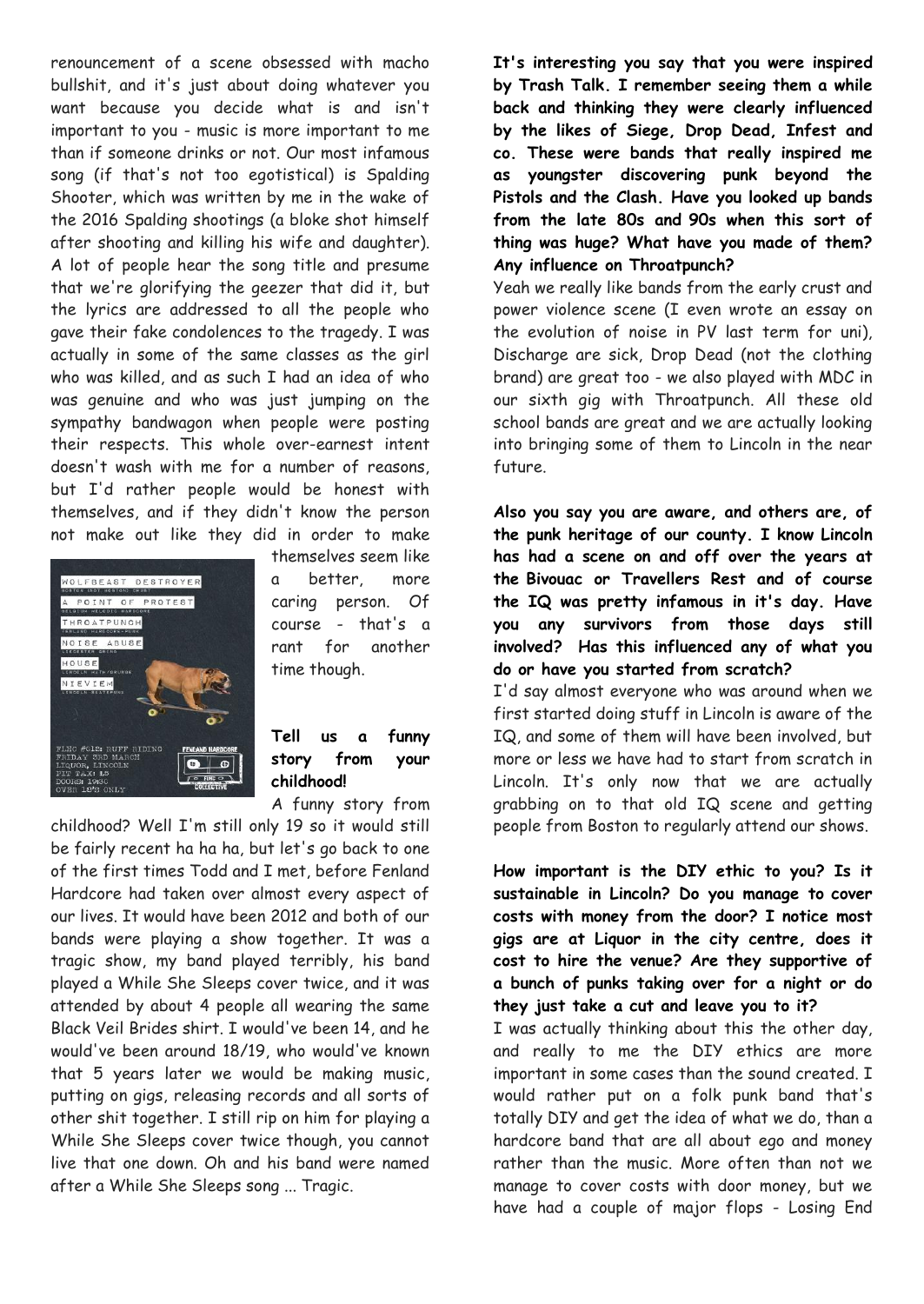(from Singapore) came over last May on their EU/UK tour, and about 7 people came to watch them, that was disappointing, but at the same time we've had great nights that have been packed, like when we put on Wolfbeast Destroyer. I don't really wish to divulge entirely how it works, because a few people I know have put gigs on there with different hire rules to me, but essentially the venue is free and they are supportive, as long as you bring in enough trade and don't break the bar rules

#### **Have Throatpunch played much outside of local gigs? What's a typical set like? 20 minutes of mayhem and then fuck off? What other bands have you played with that we should check out? When are we gonna see a Throatpunch physical release? Do you and your mates value vinyl or CD or digital most?**

Throatpunch have played all over the gaff though lately we have done an awful lot of local shows. Within our first week as a band we had played Peterborough, Sheffield, Birmingham, Northampton and Leicester (most of those shows were opening for a mates pop-punk band - did not go down well usually). It is sort of 20ish minutes of thrashy shouting and gone, though if we play with me and Calum doing vocals then we inevitably end up scrapping with each other - he knocked me out with a misplaced spin kick at one Lincoln show. We've been fortunate enough to play with some amazing bands, but the cream of the crop (as the ol' Macho Man would say) has to be Nothing Clean, Noise Abuse, Feral Existence, FUK, To Fell A Tree and our dirty smelly mates Mothcob. There have been 2 official Throatpunch physical releases so far actually - we released our debut EP on CD, and then released a cassette of that EP and our 2nd short EP together. Technically we have released another 2 CD's, one of our first demo, and one of an EP we recorded and then decided to scrap because the recording quality was terrible. We have a new EP coming out soon though, we just need to stick some vocals on it and mix it and we are all good to go - it will be released on CD and cassette, because as cool as vinyl is it is way too expensive for a bunch of folk like us.

**Lincolnshire appears to be a very Brexity place - over here in Boston we were the town with the highest percentage of leave votes in the** 

#### **country. Why do you think this is? What's your take on the whole Brexit carry on? What do you make of the political situation the world is in these days? Trump, Brexit ... we're fucked aren't we?**

We could be here all day if we get rolling on this ha ha ha - but I'll keep it short. I think Brexit is poorly timed and ill thought through, however if we were under a labour government then I think leaving the EU would be a much more positive move than it is now. And as for Trump - well he makes me pine for the days where politicians didn't keep their promises; that's all I'll say about him. Well, that and the fact that at Wrestlemania 23 he got a stone cold stunner from Steve Austin, and I really hope this happens again at some point.

#### **What is there to do in Lincoln for the punk rockers of the world? Vegetarian/vegan restaurants, record shops, hang outs, weird tourist attractions ... sell your city!!!!**

Lincoln has actually got a bit of a punk community on the sly really. There's Back To Mono records off the high street, which is a real good shop run by a great guy, and there's a fucking great little veg/vegan cafe in the centre called Shanti. On a Saturday night there's always a live band on at the Jolly Brewer, and sometimes it's pretty good in there. Most of the time though you've just got to get all your punk mates together and find somewhere to get boozy - pub or park, doesn't really matter. And I guess the hill is kinda cool too.

… so there you go – get in touch with Jake at the Fenland Hardcore Collective at [www.flhcc.bandcamp.com](http://www.flhcc.bandcamp.com/) or clag **Fenland Hardcore Collective** in to Facebook. Who knows we may see you in Lincoln?

## SACKY CLAP CLAP CLA

Have you ever been to a funeral for a fella who has a twin brother you didn't know he had? When said twin wanders in to the church it's well weird. Me and my brother Simon were a bit weird when we were bairns. One of our favourite games involved using the tape recorder that normally found employ as a game loader on our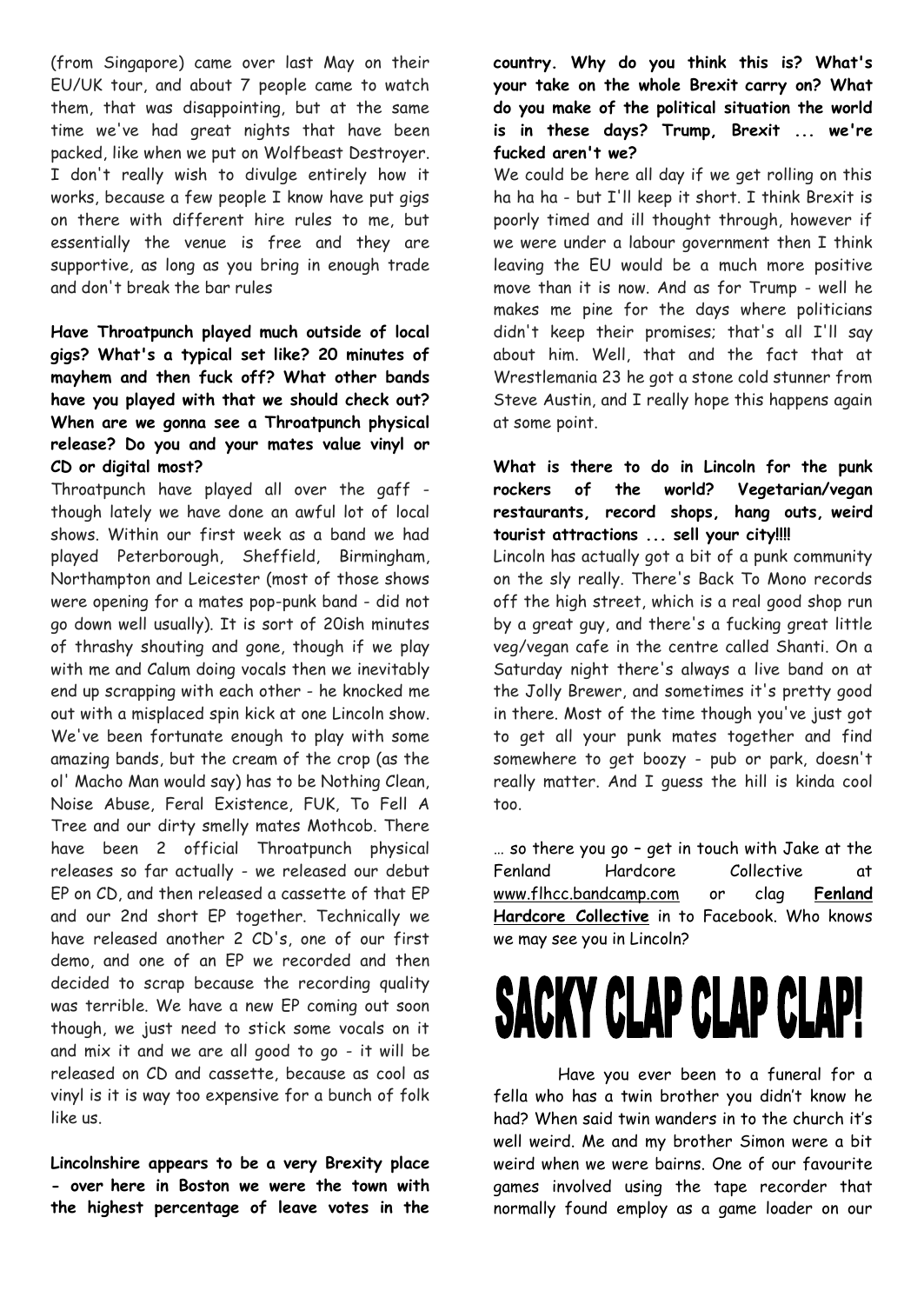48k Speccy to record ourselves saying "*Saaaaam! Sam! What's this? What is it?*" over and over again before leaving it playing in the room and hiding behind the settee as our bemused Labrador Sam tried to fathom out what the fuck was going on and who was teasing him. You had to be careful with dogs in them days mind. Sargy got bit by Meccano Man's hound called Snoopy over the field once. Blood everywhere. All ova the shop. Sargy was a right sackboy and the dog had to have a tetanus. Meccano Man had another dog called Scamp that followed us all the way down street once but didn't take a chunk out of anyone.

Going down street was always something of an adventure back in the halcyon days of childhood. The freedom granted to the pair of unruly urchins that were myself and my brother (and general partner in all manner of mayhem and mishaps) Simon was often intoxicating. We had in the past been dragged down street to do shopping and various other errands by our Mam who didn't dare leave us in the house on our own as she may return home to find a bubble gum boxing ring made on the three piece suite, a particularly dangerous game of "Speedy Zoomers" gone awry or a bed in the back garden or something … swirly whirly screen … travelling back through time again in the GADGIE Time Machine …

It's sometime in the mid 1980s. A branch of Boyes, the bargain basement bit of everything shop that sold toiletries, clothes, toys and kitchenware amongst other things, has opened it's doors on Guisborough High Street. This is much to the delight of Mam's who can now get cheap cleaning stuff and the likes on the way home on market day. This also however, much to the abject horror however, of the Guisborough Wild Kids. This new bottom end of consumerism palace, is a big no no to any kid who values their street cred as a fully paid up member of the mean streets of Guisborough's wild horde. To be seen in Boyes (or Boteses as the locals call it) is social suicide on a par with wearing Sunderland shirt. Honestly you know, you just wouldn't dare like.

One week at Primary School a new rule was brought in because everyone was bringing great bags to school, as was the fashion then. There wasn't enough room in the cloakroom area for 'em all. Mrs Almond, who was affectionately

known as "Slicer" after the exceedingly good cakes, told everyone to bring carrier bags instead. Slicer was generally a really nice lady who looked after the younger entrants to Kemplah Primary School in the mid 1970s but we did occasionally see her ferocious side. Like when Burnsy the infamous "driveway shitter" banged my head against a window as I sat reading a book and thus causing the window to completely shatter. There stood a bunch of fascinated five year olds mouths agape in wonder at the safety glass window that had miraculously remained intact, but as a spider's web like pattern of tiny little shattered segments. Mrs Almond went berserk and Burnsy got well done like our Simon did when he drew loads of bums in his writing book but, hey that's another story …

Back to the tale … carrier bags and what have you … Being cool and hard and not square of course, we, the older bairns, rebelled and carried on with our great big sports bags that could probably fit in Tennis rackets and three pairs of trainers and a Hockey stick, shin pads and a few kitchen sinks. Carrier bags? Yer joking aren't yer? Young Kev (who was infamous for having a purple turd at the Dog Shit Tree) however was made by his Mam to bring a carrier bag as requested by Slicer and you'll never guess which shop his carrier bag full of PE pumps and pencils was from. Well, you probably will if you read that last paragraph. Yep, it was from Boyeses. He made his older brother put it in his bag until we reached the school gates before it was sheepishly retrieved and hidden under his jumper. Unfortunately for poor old Kev the bag was spied by some eagle eyed playground critter who shouted across the yard:

#### **"***Ha Ha! Crap sacky on you! You shop at the sacky shop!***"**

Everyone rather cruelly started chanting and clapping:

> **"***Saaaa-cky!***" Clap Clap Clap "***Saaaa-cky!***" Clap Clap Clap "***Saaaa-cky!***" Clap Clap Clap**

I seem to recall a fight ensued and we all got done.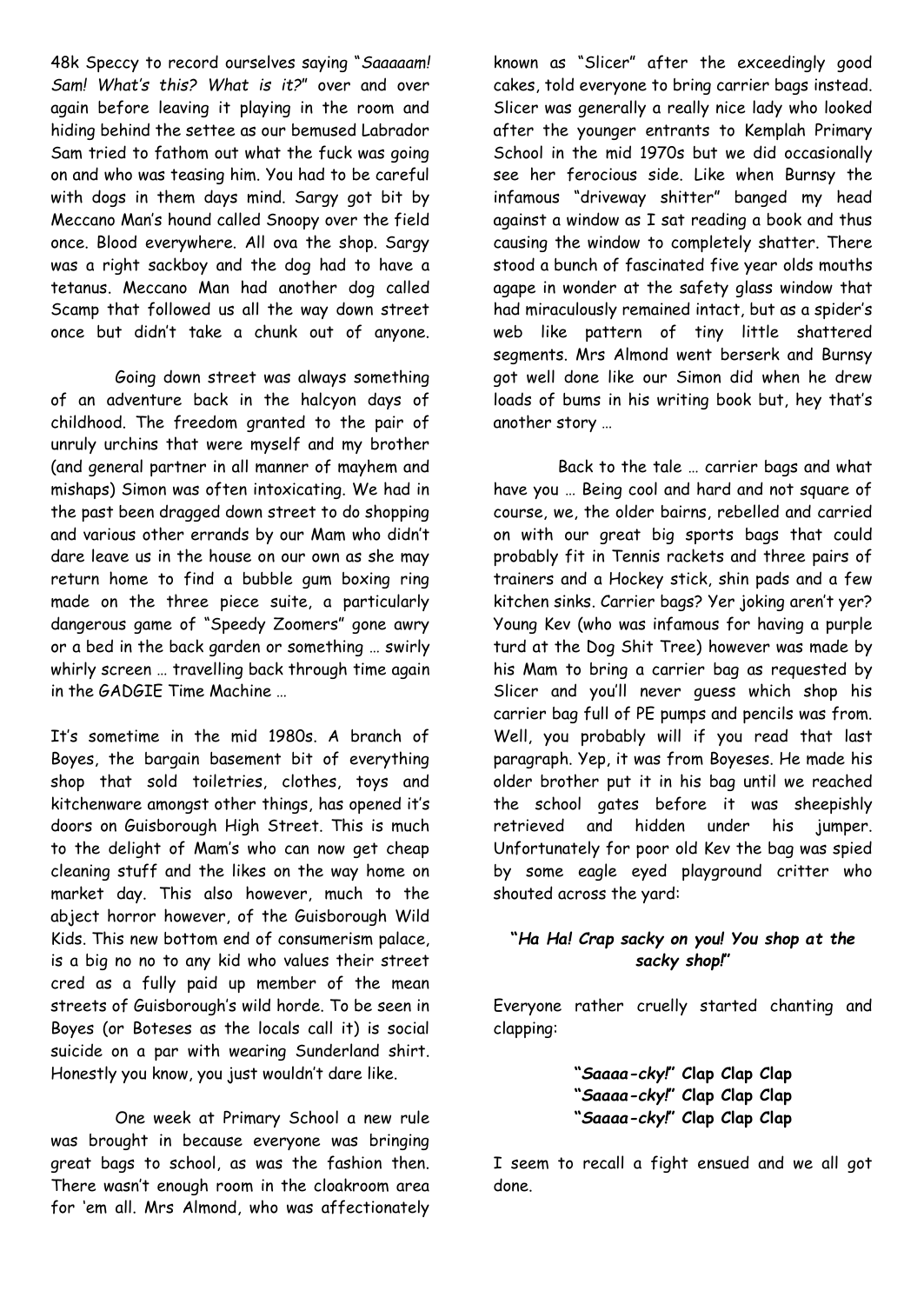To be labelled a sacky was a peculiarly Guisborough-arian term. Denoting an unfortunate soul who was considered to be at the lower end of the social pecking order than everyone else, it was a pretty cruel label to be stuck with. Being branded as the bottom rung of the social ladder was something every kid in the town would desperately do all they can to avoid. Being called a sacky. This name would usually be brandied about indiscriminately by the posh and rich kids who lived in the leafy suburbs who let's be honest, considered us all sackys and beneath them as they sat on their lofty perches with Daddy's money buying them expensive Muddy Fox mountain bikes and trainers that the rest of us would circle in Kays catalogue as a hint to our Mam but would always end up with Dunners or Adidas Kicks as always. Dunners was the slang term for the sackiest of all trainers – Dunlop. After Primary School where the wild days of "Dunlop Dodgems" being cool as they came in every single colour under the sun (I had a black pair but our Simon had a maroon pair!) were over. It was time to move on. Adidas Kicks were entry level cool trainers and favoured by The Kids as they were only about £20 and with a bit of whinging and whining you would be allowed a pair instead of a pair of Dunners or (shudder) Gola that would cost half the price but you told yer Mam you couldn't get them as you knew some other scrote who had a pair and they fell to bits five minutes after trying 'em on. Meanwhile the rich kids rolled in to school in a pair of £60 Pony American Football trainers or the £75 Adidas astro turf-ers even though nobody had ever seen an astro turf and the nearest they got to American Football was Channel 4; and didn't they let us know it. We didn't have a name for that lot. They called us sackys. I suppose we just stuck with "Bastards" or "Wankers".

My Dad knew one of the sacky families and 'twas them who were known as Pezzers, a level of social status even lower than a sacky. Lower than a sacky … good lord … One night they rang an ambulance, legend has it, and when trying to describe which house was theirs, they were told "just leave the light on, as it's late, and we'll look out for you." Dad chuckled as he told us his mate had to go next door and pez a light bulb off of the neighbours. Rumour had it that the eldest Pezzer lad kept his motor bike in his bedroom and

drove it up and down the stairs every time he wanted to go out and when he got home … and they had cheese sandwiches for Christmas dinner.

Anyway … where was I? Oh aye, going down street on our own … Guisborough High Street on market day was indeed a most fabulous world! The infamous "second hand shop" Gifts and Gadgets was an essential place to visit. Long before ever other shop was a chazza shops and the likes of Cash Converters were simply known as Pawn Brokers and existed to us only in Dickensian novels, Gifts and Gadgets lead the way in recycling your unwanted stuff. Fishing rods, VHS players, toasters, massive hunting knives(!) and air rifles (!!) … honestly it was a very different era back then. Always worth a geg as they had cheap ZX Spectrum games going for a quid when they would be a whopping £7.99 in the proper shops. G+G had a rival however when this other bloke who was a bit more well to do opened up "Curiosity Corner". The Curio Cabin was a sort of attempt to be a mix of Gifts and Gadgets type Aladdin's Cave but with aspirations to be considered a bit of an antique emporium. A far less interesting prospect than the legendary Gifts and Gadgets as it didn't sell weapons to kids or Speccy tapes and had loads of boring stuff like tables and ornaments, "Curiosities" was obviously aiming for a different demographic. They did however, appeal to the school Fifth Year head- the-ball hooligan that was Gibber though.

Gibber was wass rock. He was so nails he got away with wearing silky looking Adidas shorts with stripes on for PE. Everyone else had to wear thick cotton Rugby shorts and any attempt to subvert the dress code for PE by donning some far more fashion conscious Nikes or three stripers would be swiftly and brutally addressed by the PE teachers for who violence and intimidation was part of the job description in them days. Total Planet of the Apes honestly. Gibber though seemed to flout this law with impunity. Even the psycho PE teachers wouldn't mess with him! As I said, hard as. He was so hard he tried to drive off in a Sinclair C5 he'd knicked from Curiosity Corner! Seeing him wazzing down the road in Clive Sinclair's wonderfully wacky wheels with the gadgie from the shop pegging it after him was one the funniest things to ever happen in Guisborough. The fact that the bloke from the shop caught up with him, dragged him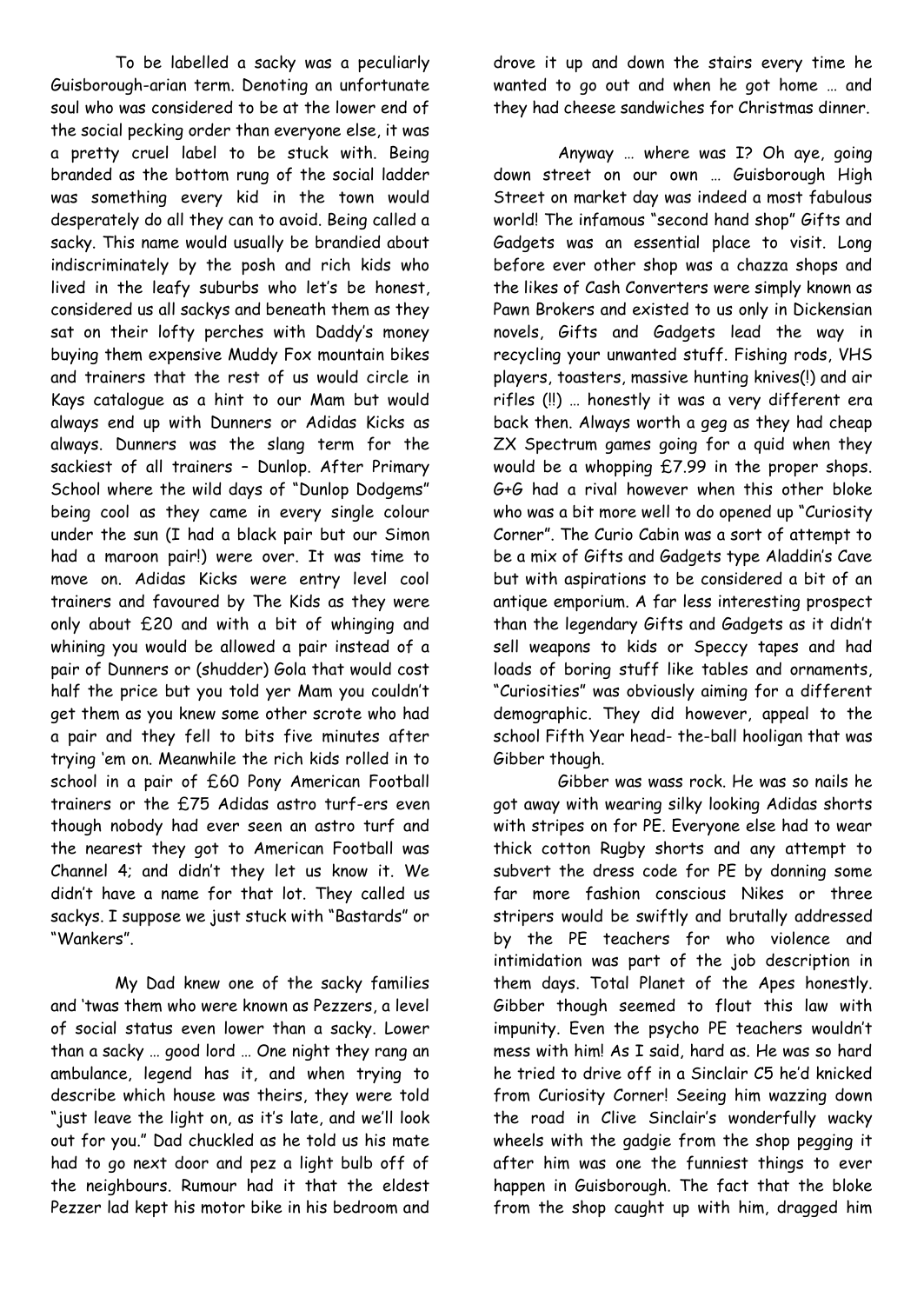out and drove it back to the safety of his emporium meant two things to us: firstly the bloke at the shop was even harder than Gibber! He must have been Chuck Norris! He did have a moustache like. Secondly it was clear why the Sinclair C5 failed to take off. If some middle aged bloke with a porn star 'tache could run faster in double denim and cowboys boots than the bizarre sit and pedal dodgem car type contraption then you might as well stick to your bike.

Anyhow, going down street, as I was saying, at least I think I was … yeah, me and our lad would go and visit our beloved Grandma and Grandad every Saturday. They lived in a big old terraced house at the other side of the town. They had a coal fire, no central heating, outside bog … Charles Dickens and everything. It was always a hoot visiting our Mam's Mam and Dad as something weird would always happen. Grandma was a bit radged and would tell us tales of our Mam's wayward sisters carrying on when they were bairns and feed us up t' gills with cakes, sweets and biscuits. If we were really lucky, we'd jump in Grandad's little blue car – a dinky little thing that was slightly bigger than a Scalectrix car – and be whisked off to Great Ayton to have an ice cream, do the shopping and of course, visit the pub where Grandad could indulge in his favourite hobby. Drinking. Me and our lad have carried on this family tradition to this very day, but in this particular tale we didn't even reach the pub, or for that matter, Ayton. Nope. We had barely even left the house when the weird stuff started going down …

This is the visit which has stuck in my memory forever and will be there until the day I die … no, not the time that Auntie Debbie shouted "Fuck off!" at some snooty old woman and called her kids "fucking freaks". No, not that time. This was the day when a great ruddy bulldog got in the car with us and wouldn't get out. Grandad was in the driver's seat and me and Simon had got in the back by folding the passenger seat down and clambering in. Just our Grandma left to take her seat but out of nowhere, as the seat was being folded back, this weird grey bulldog just casually sauntered past Grandma and climbed in to the footwell to the front passenger seat and just sat there. He just sat there looking at us all with

great boggly eyes. Grandma, who resembled a demented Sybil Fawlty stood there going "*Shoo! Shoo! Come on doggy!Come out look!"*

… but no movement from our new canine mate. The dog just sat there looking around at us all with clearly no intention of getting out. Our grandparents didn't know what to make of it all!

"*Eeee look yer Tom! Great dog look!*" "*Who's is it?*" "*I don't bloody know!*" "*Well have you ever 'erd owt like* 

*it?*"



Who's dog it was and what it wanted was beyond us all but me and our lad just sat in the back laughing like our arses were on fire as this funny dog just sat there gegging at us all with wide eyed innocence written across his peculiar face. That funny bulldog just inviting himsel' in to the car and sitting there looking at us all like Lord Muck was one of the more unique memories I treasure of my grandparents. What a carry on.



**I love punk rock me. I really do. Here are some of my more recent favourite acquisitions that have been blowing the cobwebs out of the Thrash Parlour in Gadgie Towers of late …**

I caught a gloriously fruity gig at Sheffield's Lug Hole recently with a really out there line up. There were keyboards and everything! I'd made the solo trip as I was most keen to experience the blunt assault of London's **SNOB** and the manic energy of **ANXIETY** whose album from last year is a belting bolt out of the blue. Discovering old punk bands you've never chanced upon is a treat, but discovering new bands, that you can still go see in the flesh is even better. **ANXIETY**'s self titled LP on La Vida Es Un Mus, came out last year and has been on my mind constantly since. Can you remember on Sesame Street when "one of these kids is doing their own thing"? The screen would split in to four squares, each with a cute bairn in who was doing something. Three would be doing the same thing, but of course, one of the oddballs would be a non conformist anarchist and doing their own thing.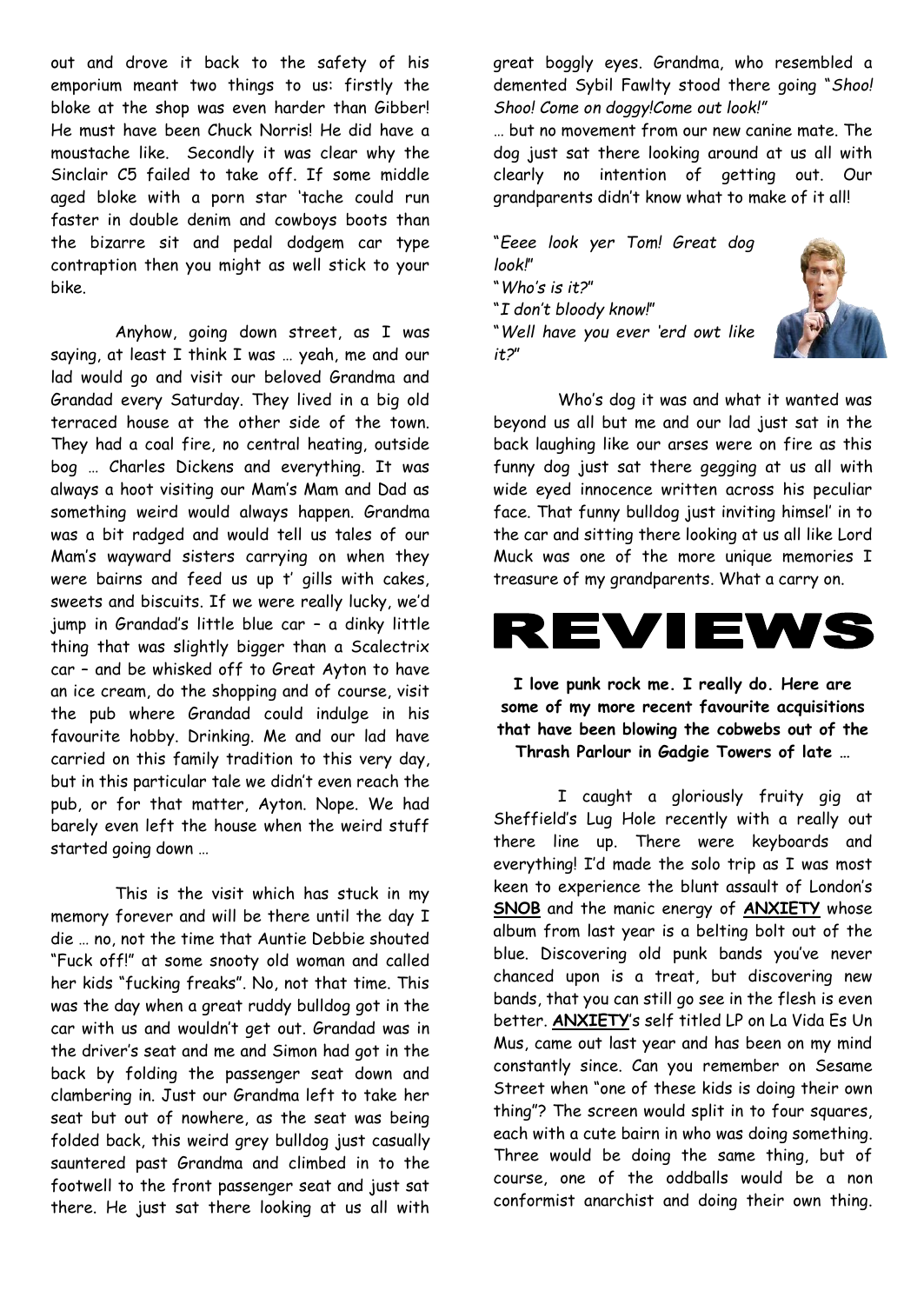The other three would be sat there doing nowt but the fourth would be upside down or summat. Anxiety are that kid. Proper awkward and tense outsider punk. Amazing. Another new band that has appeared on the Gadgie Towers radar are



**FIVE THOUSAND** thanks to Roddy Ploppy Pants who I believe participates in their epic sounding Amebix-y row. Their debut "Monadh" CD EP is truly the sound of punk rock warriors nomadically

wandering in search of adventure through a post apocalyptic Scottish Highlands. I'm in to shit like that. Roddy, as you well know, is one of the busiest little scamps in Punk Rock and has also started up a new zine. No ploppy pants filling tales of woe this time out though. No. The first issue of **OUR FUTURE** zine is here too! Taking an approach to discussing bands or incidents from the annuls of Punk Rock History that have maybe not been covered as much as the more obvious stuff. Issue 1 mainly deals with the KLF and their situationist pranks along with ENT. If (Our) future issues are as intriguing and well written, a subscription is in order. Subscriptions! Bliming Blippers! That's making a commitment. If Gadgie did subs it'd be a fiver every eight years! The final offering from the Rodster comes in the form of **THE NEW WAVE OF THE GRAVE NEW BEAT VOLUME 2**, a sequel to the compilation of



"latter era" Discharge influenced bands that hit the shelves of the Punk world a few years back. The second instalment is maybe less erm, experimental, with sounds all starting at

Discharge but meandering over the 24 tracks between raw, buzzing and blasting noise and more traditional beating of the d. The mind blowing mayhem of **PARANOID** are the stand out band for me but other studs and bullet belt highlights come from **FINAL FUKKER**, **THISCLOSE**, **LIFELOCK** and **ENDLESS GRINNING SKULLS**. Aah! **ENDLESS GRINNING SKULLS!** Wowzers! If you aren't yet on board with these Nottingham nasties then wake up punk. One of the very best the UK has to offer at the minute, I've

caught them live a good few times and they never

fail to intimidate and impress in equal measure. The postman delivering their new "Risus Sardonicus" LP one fine summer morning as I prepare to head out to footy is therefore cause for great rejoicing. After an insane Football game where we should have been 4-0 up before our keeper scored a bizarre own goal, trailed 1-0 at half time, conceded another four in the second half as the manager made utterly bizarre tactical and personnel changes, only for our keeper to wallop in a spectacular volley, at the right end in the last minute of the game, I came home bamboozled to give it a listen. Zoinks! It's an absolute Crash Smash. Taking just enough Discharge and Rudimentary Peni to give it a familiarity, **ENDLESS GRINNING SKULLS** manage to make their own idiosyncratic sound that is bleak, harsh and nihilistic. In an ocean of d-beat clones, these vagabonds are truly one of a kind. I believe Risus Sardonicus means a sort of face cramp that makes you look like you are stuck in a hideous smile. The face we all have to put on while dealing with the horrors that being part of the human race inflicts upon us? Whatever. Get this record now.

One man mangle machine Bri from Sheffield is a most pleasant chap who I always look forward to bumping in to and conversing about all things noise with when I head Lug Holewards. Last time we chanced upon one another, he told me all about his one man band project. Fortunately the new **RAT CAGE** 7" does not involve him playing an acoustic guitar and pulling a string with his foot to beat a drum on his back with the odd bit off honking and parping from some other accessory. Nope, he's recorded a full EP of utterly intense Scandi-thrash mayhem, though if you like a bit of blunt UK82 pogo-punk I imagine this'll get you on the cider too. With a really clean sounding production job and Bri's distinctive raw roar this could start a pit in an empty room. Apparently, there will be a performance of these songs when our hero puts together a band to do it. Or grows six more limbs and does it on his own. My money's on the first option but you never know with Science these days. It's amazing what they can do you know? Paco's ever productive La Vida Es Un Mus have knocked this one out and while you are there, as you are of course buying the **RAT CAGE** 7" the minute you put down this zine, ask about the